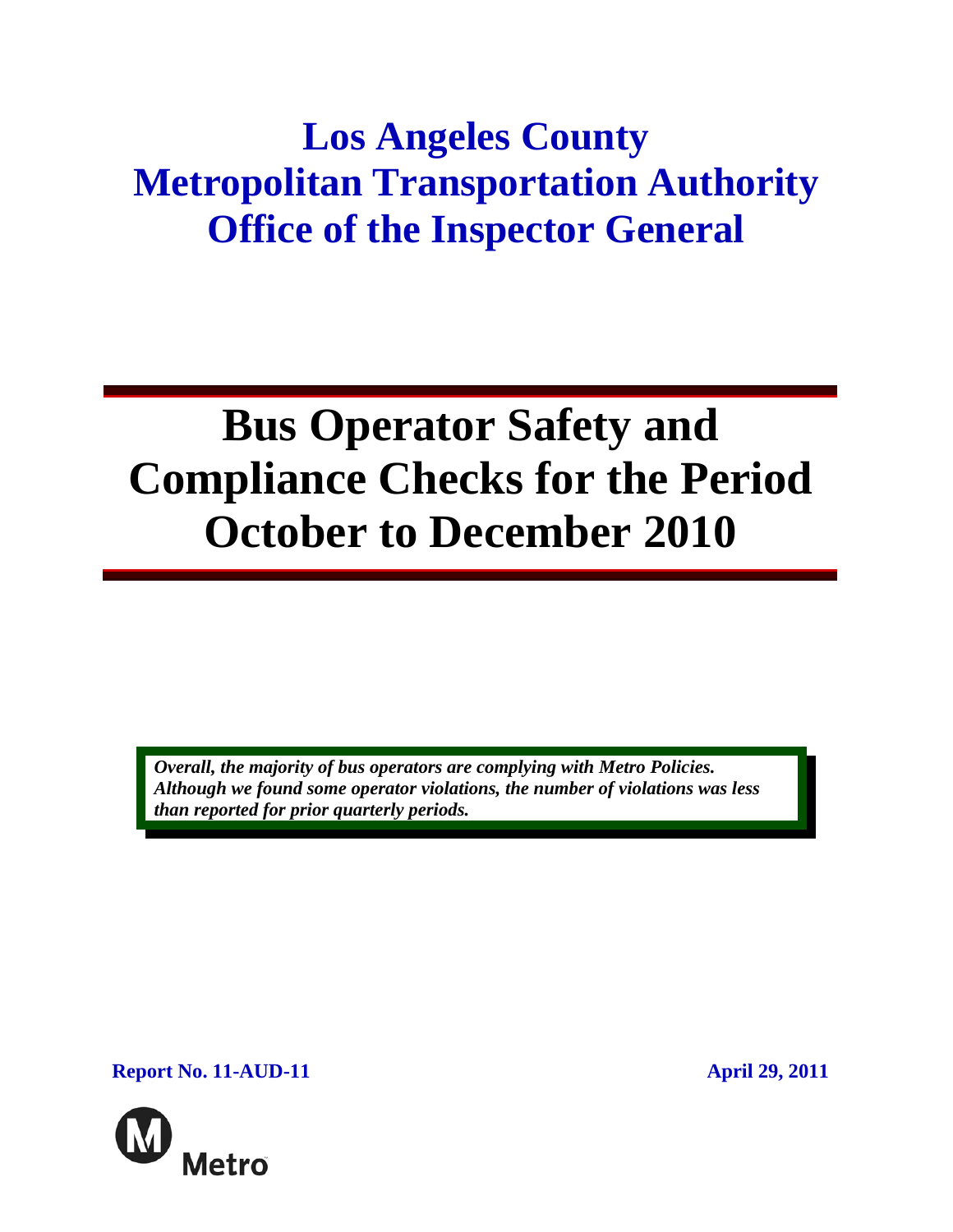## TABLE OF CONTENTS

|                    | 2 |                  |  |
|--------------------|---|------------------|--|
|                    |   | 2                |  |
|                    |   |                  |  |
| $\mathbf{1}$ .     |   | 3                |  |
| 2.                 |   | $\boldsymbol{4}$ |  |
| 3.                 |   | $\boldsymbol{4}$ |  |
|                    |   |                  |  |
| <b>ATTACHMENTS</b> |   |                  |  |
| A.                 |   | 6                |  |
| <b>B.</b>          |   | 7                |  |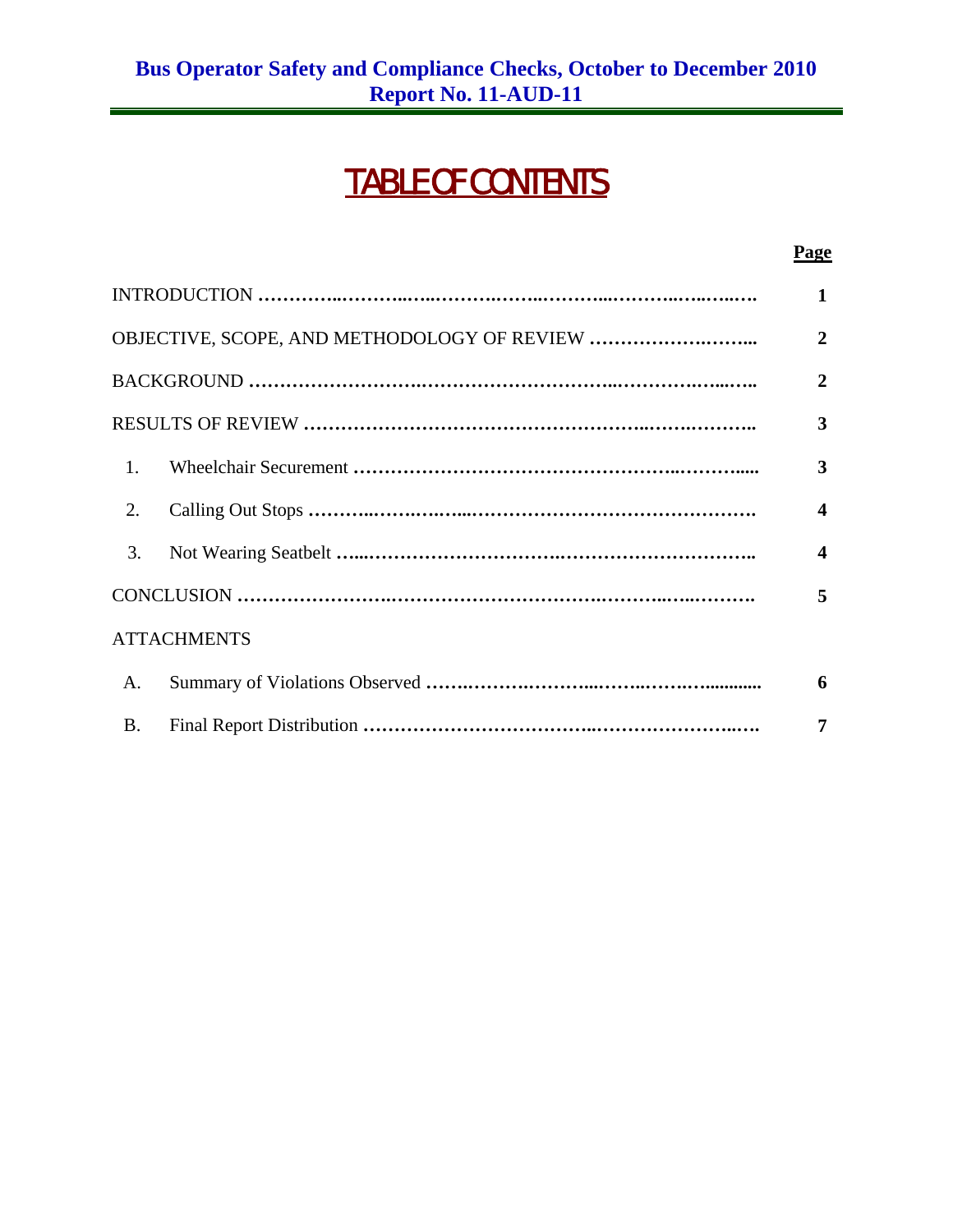

Los Angeles, CA 90017

**DATE:** April 29, 2011

**TO:** Board of Directors Chief Executive Officer

**FROM:** Jack Shigetomi Deputy Inspector General – Audit

**SUBJECT: Bus Operator Safety and Compliance Checks for the Period of October to December 2010. Report No. 11-AUD-11**

## **INTRODUCTION**

 $\overline{a}$ 

The Office of the Inspector General (OIG) has implemented an undercover "ride along" program to monitor bus operations, as part of our mandate to uncover fraud, waste, and abuse, as well as, to assist Metro in improving the efficiency and effectiveness of operations. This program is intended to supplement any action that Metro might undertake to monitor and confirm bus operator compliance with safety and customer service policies, such as the prohibition on use of cell phones while driving, calling out stops if the automated system is not in use, and various American with Disability Act (ADA) compliance matters. The OIG Audit and Investigation Units jointly performed this review. This report summarizes our observations of bus operations during the period October to December 2010.

This was the second quarterly reporting period that OIG observers issued written notifications<sup>1</sup> to bus operators who committed significant violations. These violations include the use of cell phones, not wearing a seat belt, and not following ADA policies. The immediate notification of the violations observed provides information to operators and management in a timely manner which is in accordance with union policy and gives management the ability to take further action, if deemed necessary.

We have issued four previous quarterly reports on bus operator evaluations. One report<sup>2</sup> focused on Metro bus lines with the greatest number of complaints, another report<sup>3</sup> focused

<sup>&</sup>lt;sup>1</sup> The OIG modified the TOS Initial Report Forms by crossing out "TOS" and adding "OIG" on the forms. One copy of the form is given to the operator and a copy is sent to the applicable division manager.

<sup>&</sup>lt;sup>2</sup> Bus Operator Safety and Compliance Checks, October to December 2009 (Report No. 10-AUD-07, issued February 24, 2010)

<sup>&</sup>lt;sup>3</sup> Bus Operator Safety and Compliance Checks, January to March 2010 (Report No. 11-AUD-10, issued August 20, 2010)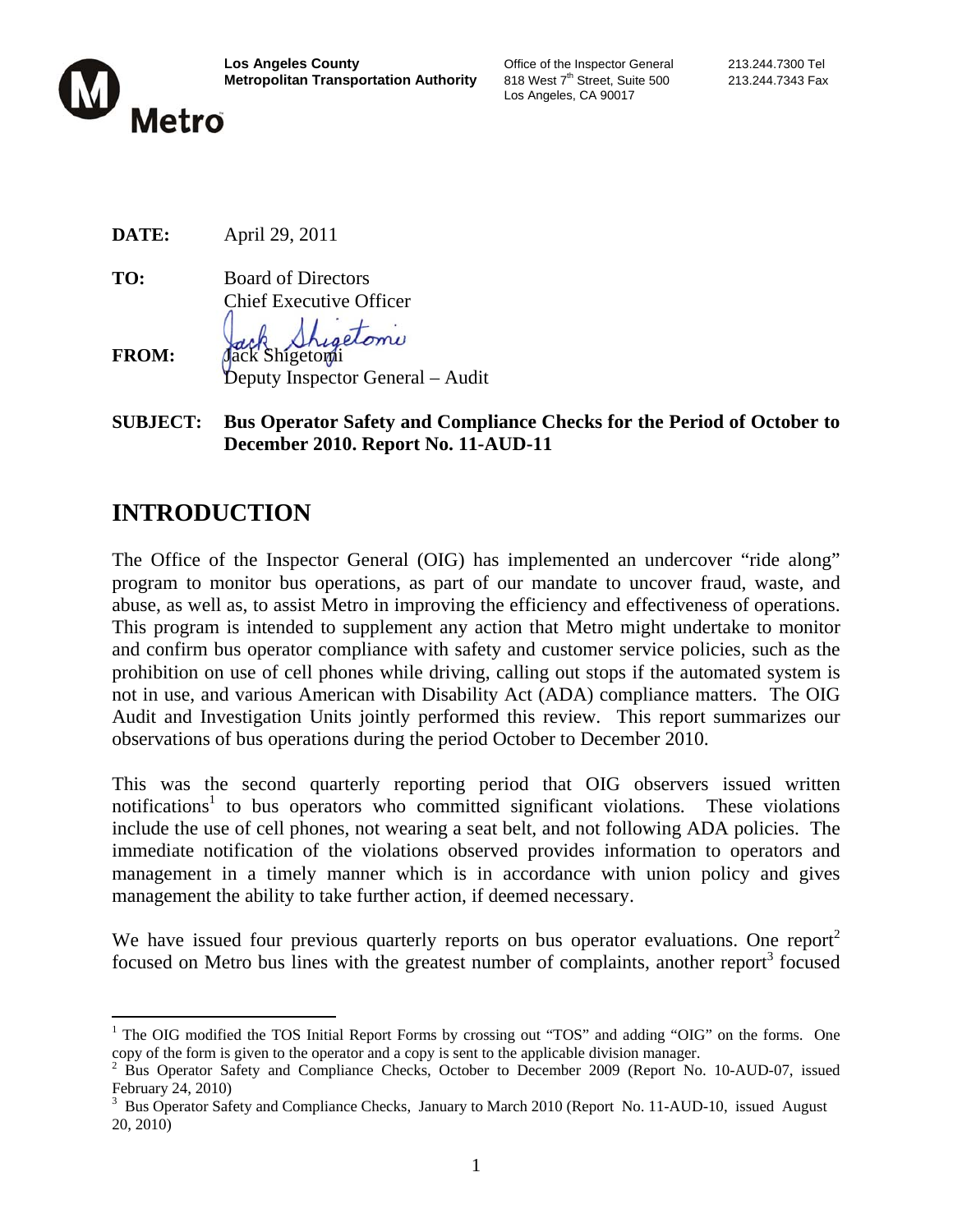#### **Bus Operator Safety and Compliance Checks Office of the Inspector General Report No. 11-AUD-11**

on Metro bus operators who had received the most complaints, the third report<sup>4</sup> covered observations of contracted bus operations, and the fourth report<sup>5</sup> covered bus lines that received a high number of complaints dealing with ADA issues.

#### **OBJECTIVE, SCOPE, AND METHODOLOGY OF REVIEW**

The objective of our review was to determine whether bus operators were complying with safety and customer service policies as well as various ADA compliance laws and regulations.

For this quarterly period, we focused on lines that received the most ADA complaints. We obtained a report  $6$  showing customer complaints related to ADA issues by bus line for the period of January to September 2010. From this report, we selected 10 bus lines with the highest number of ADA complaints for observation. During this period, we completed a total of 111 observations of bus operators. We used a checklist to evaluate operator performance.

The audit portion of this review followed Government Auditing Standards. However, Government Auditing Standards were not always followed in other portions of the review, because of the nature of the observations, which included inspections conducted by OIG investigations staff.

#### **BACKGROUND**

The Operator's Rulebook and Standard Operating Procedures (SOP) contains policies and procedures governing Metro bus operations. The rules and SOPs in the manual are based on the principles of safety and customer service, and the premise that every individual who boards a bus deserves a high standard of care and deserves to be treated with respect and dignity. The manual covers areas such as vehicle operations, operator's code of conduct, customer relations, and fares.

<sup>&</sup>lt;sup>4</sup> Bus Operator Safety and Compliance Checks, April to June 2010 (Report No. 11-AUD-06, issued October 29, 2010).

<sup>&</sup>lt;sup>5</sup> Bus Operator Safety and Compliance Checks, July to September 2010 (Report No. 11-AUD-09, issued February 7, 2011)

 $6$  The report was prepared by the Metro Customer Relations Department.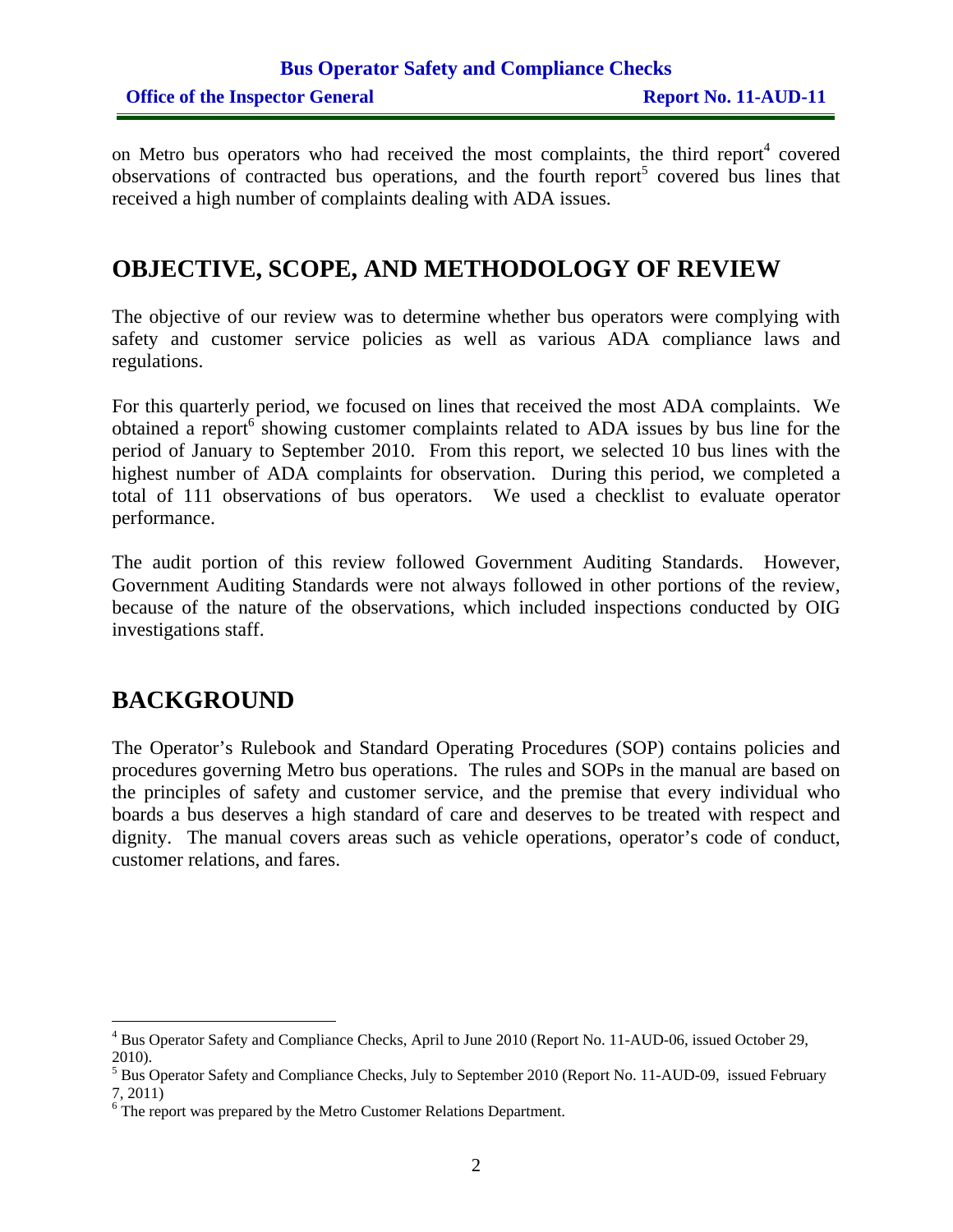## **RESULTS OF REVIEW**

Our safety and compliance checks showed that the majority of bus operators complied with Metro policies and rules. We found no violations in 106 (95%) of the 111 observations, and noted violations in 5 (5%) of the observations. OIG observers issued 2 written notifications for violations cited. The number of violations observed during this review was less than prior quarterly reviews.





#### **1. Wheelchair Securement**

During 18 safety and compliance checks, patrons in wheelchairs boarded the bus. For these instances, we observed that:

- All 18 bus operators asked each patron in a wheelchair if they wanted to be secured.
- One patron in a wheelchair was secured.
- 17 wheelchair patrons declined to have their wheelchair secured. In 16 of the 17 instances, the operators notified<sup>7</sup> Bus Operation Control (BOC) as required by the Operator's Rulebook and Standard Operating Procedures. In one instance the bus operator did not. Section 7.110 of the Operator's Rulebook states: "In the event a customer in a wheelchair refuses to be secured, Operators may not refuse to transport

<sup>&</sup>lt;sup>7</sup> When a wheelchair patron is unsecured, operators are required to input this information (using a numbered code) into the Automated Transportation Management System.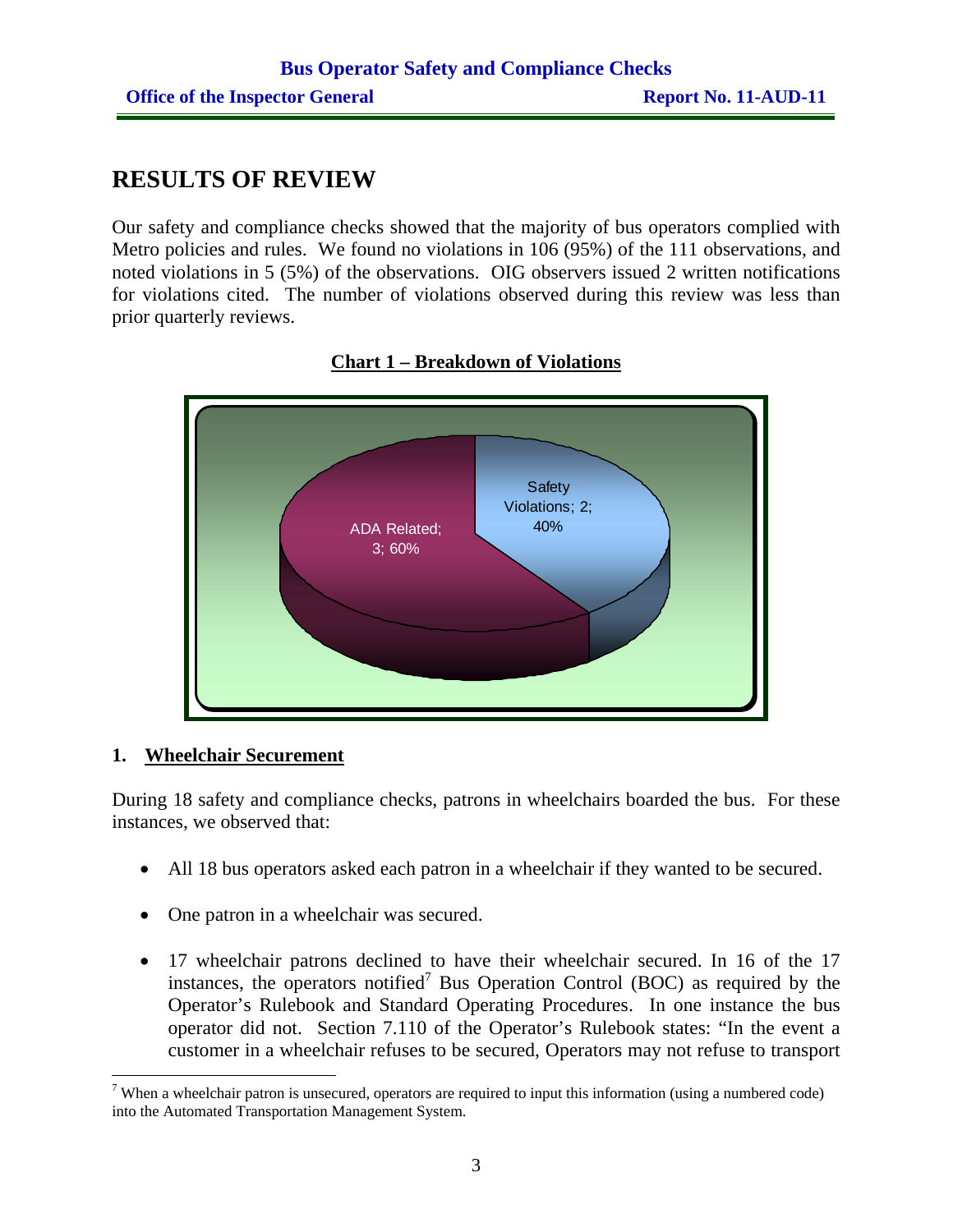## **Bus Operator Safety and Compliance Checks Office of the Inspector General Report No. 11-AUD-11**

the customer; however, notify BOC of the customer's refusal to be secured at the time the wheelchair boarding is reported."



#### **Chart 2 - Observations Related to Wheelchair Securement**

#### **2. Calling Out Stops**

On five bus rides, we observed that the Automatic Voice Annunciation (AVA) system was not on or not working. During two of these rides, the operator did not call out stops as required by Metro policy. Section 7.03 of the Operator's rulebook states: "In the event that the Automatic Voice Annunciation system is not operational, make announcements in a clear distinct voice."

#### **3. Not Wearing Seat Belt**

During two observations, we found that the bus operators were not wearing a seat belt. We provided the operator and division management with written notifications concerning these instances. One Division Manager advised us that the operator was charged with a violation. Using seat belts helps prevent serious injury to the operator in event of an accident or sudden stop. Section 2.39 of the Operator's Rulebook states: "The use of seatbelts and shoulder belts (if equipped) is mandatory when operating any Metro vehicle..."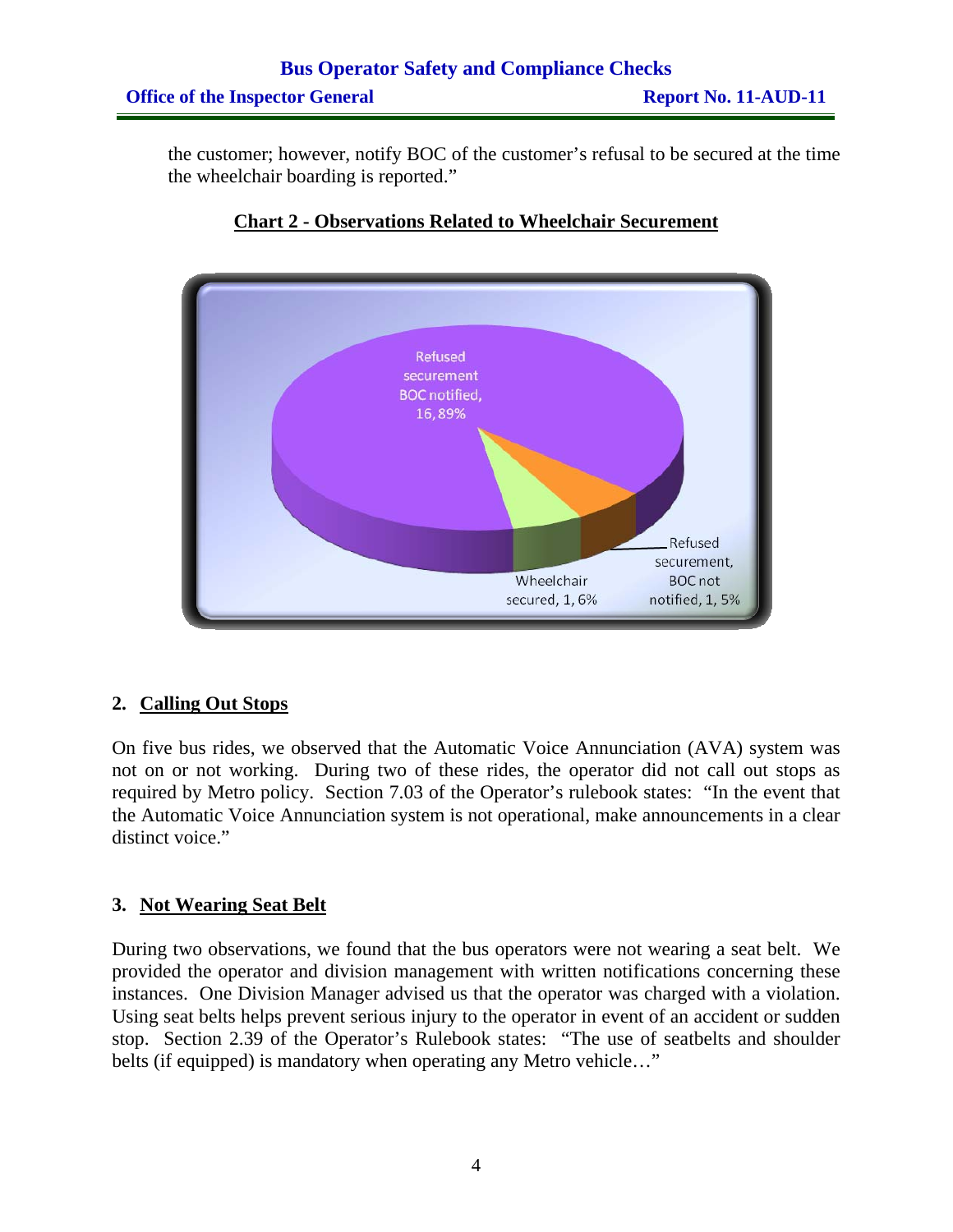### **CONCLUSION**

We found rule violations in approximately 5 percent of the observations made. Based on the results of our review, Operations management needs to emphasize compliance with rules related to:

- wheelchair securement,
- calling out stops, and
- wearing seat belts.

The review found that the majority of Metro bus operators performed their duties at a high level and took pride in providing the best customer service to bus patrons. We observed several operators who performed their duties in a commendable manner:

- An operator was very courteous and greeted each and every patron that entered the bus (Line number 150, Operator number 28566).
- An operator went out of her way to provide assistance to a wheelchair patron (Line number 720, Operator number 71584).
- An operator went out of his way to provide assistance to patrons, in particular the operator took time to help an elderly woman who used a walker (Line number 207, Operator number 25600).
- The AVA system was not working, the Bus Operator called out each and every stop, and he also went out of his way to be courteous to all patrons (Line number 720, Operator number 14047).

We believe that the Operations Department should acknowledge commendable operators by calling or writing a memo to commend them, congratulating them at a division meeting, or inviting them to be recognized at an Operations Committee meeting.

On April 8, 2011, we provided Metro management with a draft report for their review. Management did not have any comments to this report.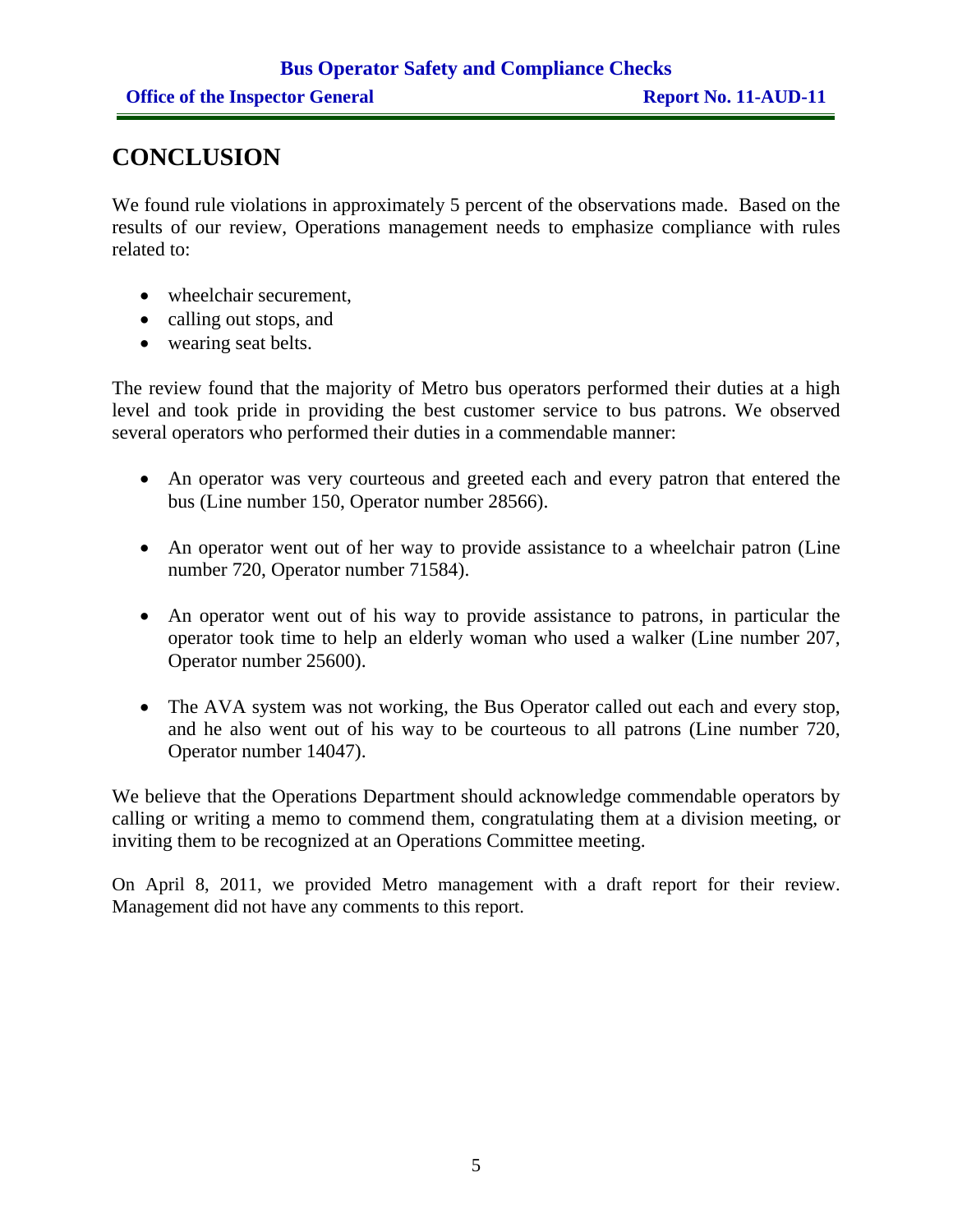## **Summary of Violations Observed**

| <b>Observation Areas</b>                                     | <b>Instances</b><br><b>Observed</b> |
|--------------------------------------------------------------|-------------------------------------|
| <b>ADA Related Areas</b>                                     |                                     |
| Operator did not ask to secure wheelchair patron             |                                     |
| Wheel chair patron not secured, BOC not notified             |                                     |
| Wheel chair patron passed-up                                 |                                     |
| Stops not announced when AVA not in use                      | $\overline{2}$                      |
| Patron appeared to have special needs, no assistance offered |                                     |
| <b>Operator Safety Areas</b>                                 |                                     |
| Using personal cell phone while driving bus                  | 0                                   |
| Driving unsafely                                             |                                     |
| Eating or drinking while driving                             | 0                                   |
| Not wearing seat belt                                        |                                     |
| Not obeying Traffic Laws                                     |                                     |
|                                                              |                                     |
| <b>TOTAI</b>                                                 |                                     |